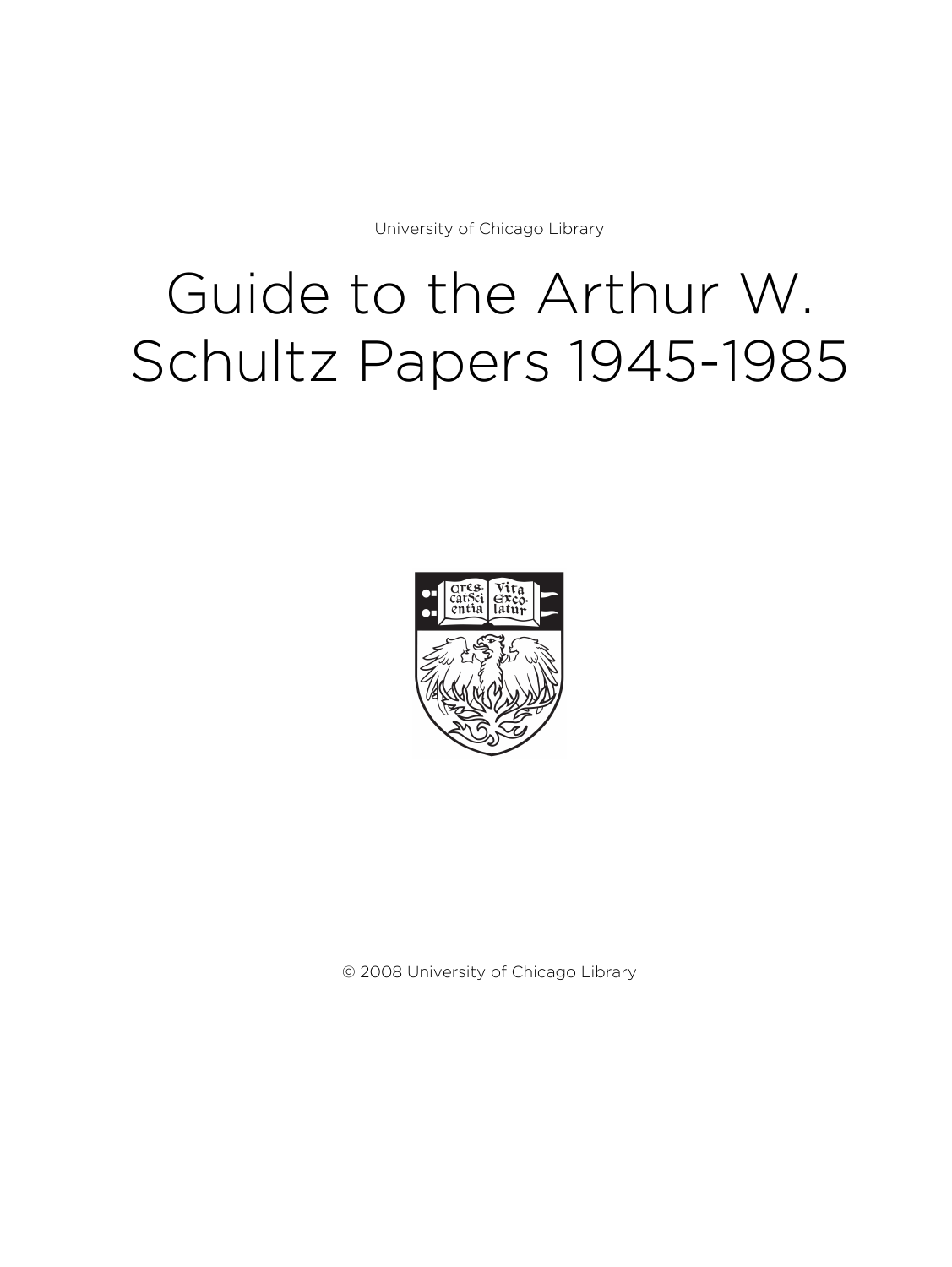# **Table of Contents**

| Acknowledgments                | 3  |
|--------------------------------|----|
| <b>Descriptive Summary</b>     | 3  |
| Information on Use             | 3  |
| Access                         | 3  |
| Citation                       | 3  |
| <b>Biographical Note</b>       | 3  |
| Scope Note                     | 4  |
| <b>Related Resources</b>       | 4  |
| Subject Headings               | 4  |
| <b>INVENTORY</b>               | 4  |
| Series I: Speeches             | 5  |
| Series II: Correspondence      | 9  |
| Subseries 1: Arthur W. Schultz | 10 |
| Subseries 2: Fairfax Cone      | 10 |
| Series III: Business Records   | 10 |
| Series IV: Publications        | 12 |
| Series V: Memorabilia          | 13 |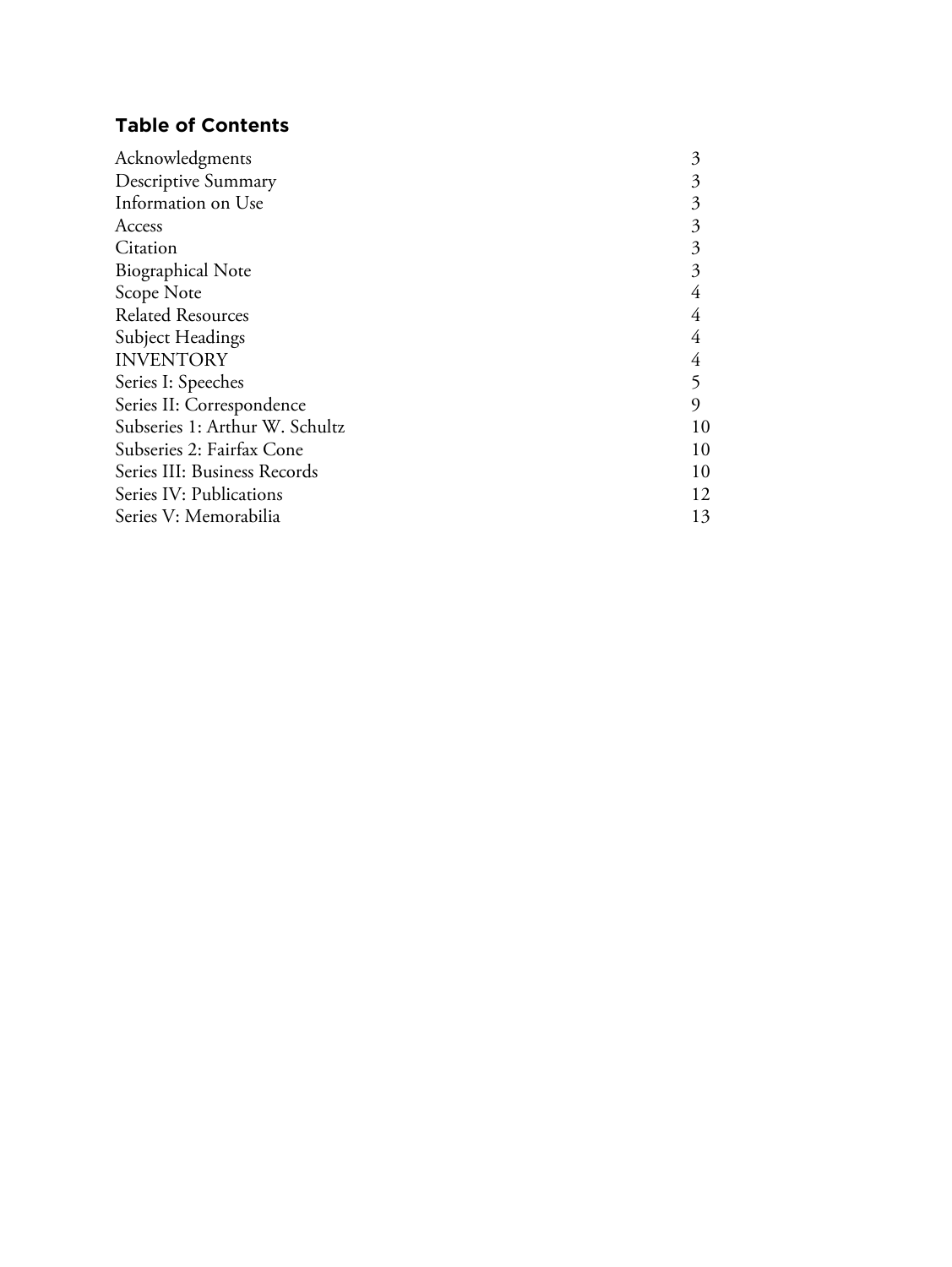## **Descriptive Summary**

| <b>Identifier</b> | ICU.SPCL.AWSCHULTZ                                                                                                                                                                                                                                                                                                                                                                                                                                                                                      |
|-------------------|---------------------------------------------------------------------------------------------------------------------------------------------------------------------------------------------------------------------------------------------------------------------------------------------------------------------------------------------------------------------------------------------------------------------------------------------------------------------------------------------------------|
| <b>Title</b>      | Schultz, Arthur W. Papers                                                                                                                                                                                                                                                                                                                                                                                                                                                                               |
| Date              | 1945-1985                                                                                                                                                                                                                                                                                                                                                                                                                                                                                               |
| <b>Size</b>       | 6.25 linear feet (13 boxes)                                                                                                                                                                                                                                                                                                                                                                                                                                                                             |
| <b>Repository</b> | Special Collections Research Center<br>University of Chicago Library<br>1100 East 57th Street<br>Chicago, Illinois 60637 U.S.A.                                                                                                                                                                                                                                                                                                                                                                         |
| <b>Abstract</b>   | Advertising executive Arthur W. Schultz (A.B. 1967) joined the staff of<br>Foote, Cone & Belding Communications as an account management trainee<br>in 1948, working his way up to chief executive officer of the company in<br>1970. The speeches, correspondence, business records, and other material<br>in this collection document Arthur W. Schultz's career as an advertising<br>executive, and also includes material broadly related to Foote, Cone &<br>Belding, and founder Fairfax M. Cone. |

## **Acknowledgments**

The Arthur W. Schultz Papers were processed and preserved with the generous support of Arthur W. Schultz.

## **Information on Use**

## **Access**

Cassette tapes in Series I are restricted due to equipment and reformatting requirements.

The remainder of the collection is open for research, with no restrictions.

## **Citation**

When quoting material from this collection, the preferred citation is: Schultz, Arthur W. Papers, [Box #, Folder #], Special Collections Research Center, University of Chicago Library

## **Biographical Note**

Advertising executive Arthur W. Schultz (A.B. 1967) joined the staff of Foote, Cone & Belding Communications as an account management trainee in 1948. Deeply influenced by founder Fairfax M. Cone, he remained with the company for the rest of his career. Working his way up through management and executive positions, he was named chief executive officer in 1970, a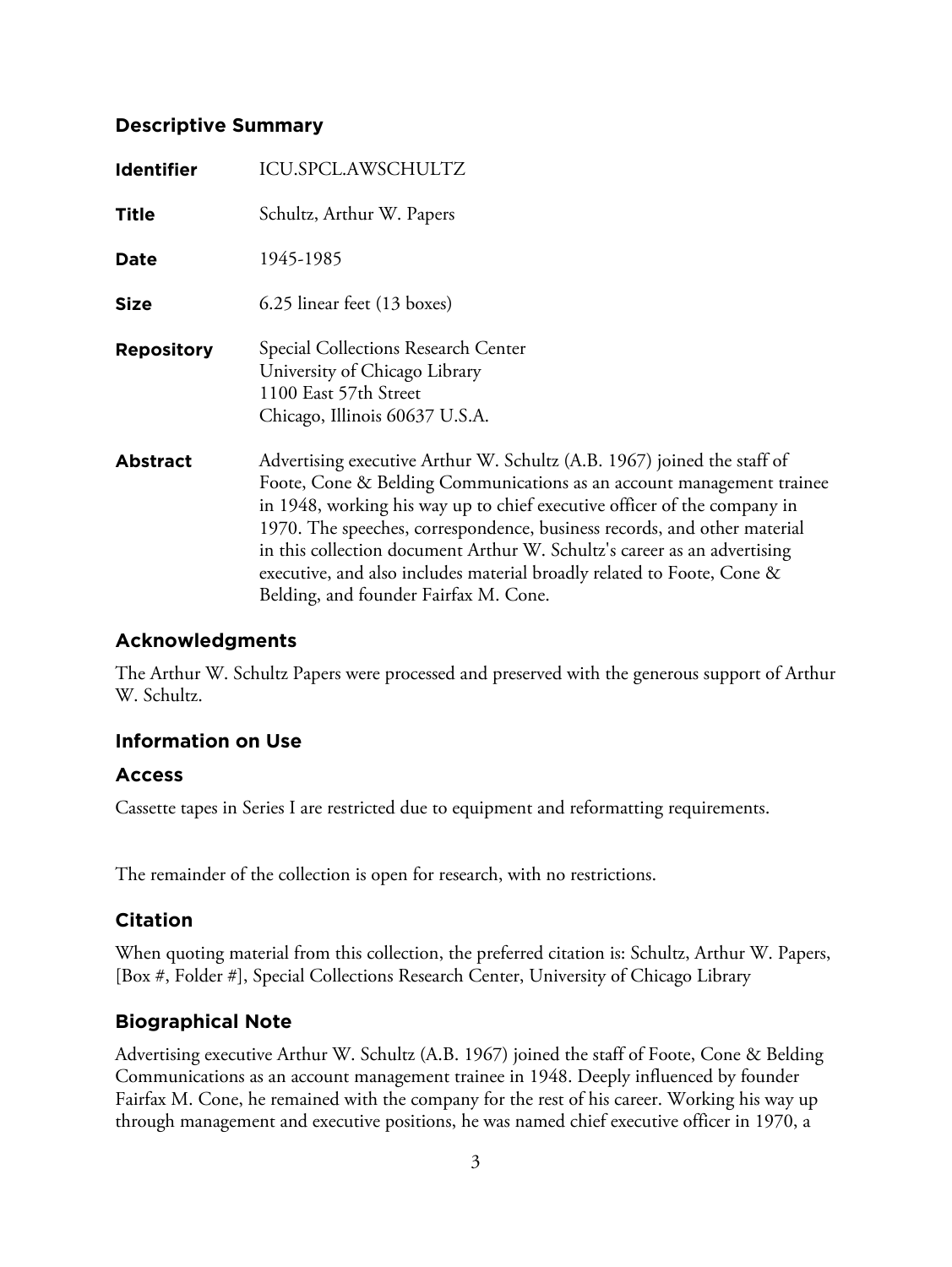position he held until his retirement. Schultz also chaired the company's board of directors, and was active on Boards of Trustees of cultural institutions, including the University of Chicago and the Art Institute of Chicago.

In speeches given for Foote, Cone & Belding and other organizations, Schultz demonstrated his particular interests in training and development of employees, consumer behavior, and the challenges of businesses and advertising in relation to government regulation.

# **Scope Note**

This collection documents Arthur W. Schultz's career as an advertising executive, business development and strategy at Foote, Cone & Belding, and the work of Schultz's mentor, Fairfax M. Cone.

The collection is divided into four series. Series I: Speeches, contains drafts of speeches given by Arthur W. Schultz between 1966-1982, as well as supporting slides, publications, research data, audio tapes and interview texts. Series II: Correspondence, includes professional correspondence of Arthur W. Schultz from the 1950s-1980s, as well as a collection of correspondence of Fairfax M. Cone from the 1950s-1960s. Series III: Business Records, contains copies of Foote, Cone & Belding's reports, newsletters, notices, brochures, and employee training manuals, as well as internal documents related to business strategy and executive structure; this material spans the 1960s-1980s, the period in which Schultz was influential as an executive and director. Series IV: Publications, contains a selection of Schultz's writings on advertising, management and consumer behavior, as published in periodicals during the early 1980s. Series V: Memorabilia, contains material commemorating business achievements, including publications, invitations and a photograph.

# **Related Resources**

The following related resources are located in the Department of Special Collections:

http://www.lib.uchicago.edu/e/spcl/select.html

Cone, Fairfax M. Papers

# **Subject Headings**

- Schultz, Arthur W.
- Cone, Fairfax M., 1903-
- Foote, Cone & Belding
- Advertising
- Advertising executives

# **INVENTORY**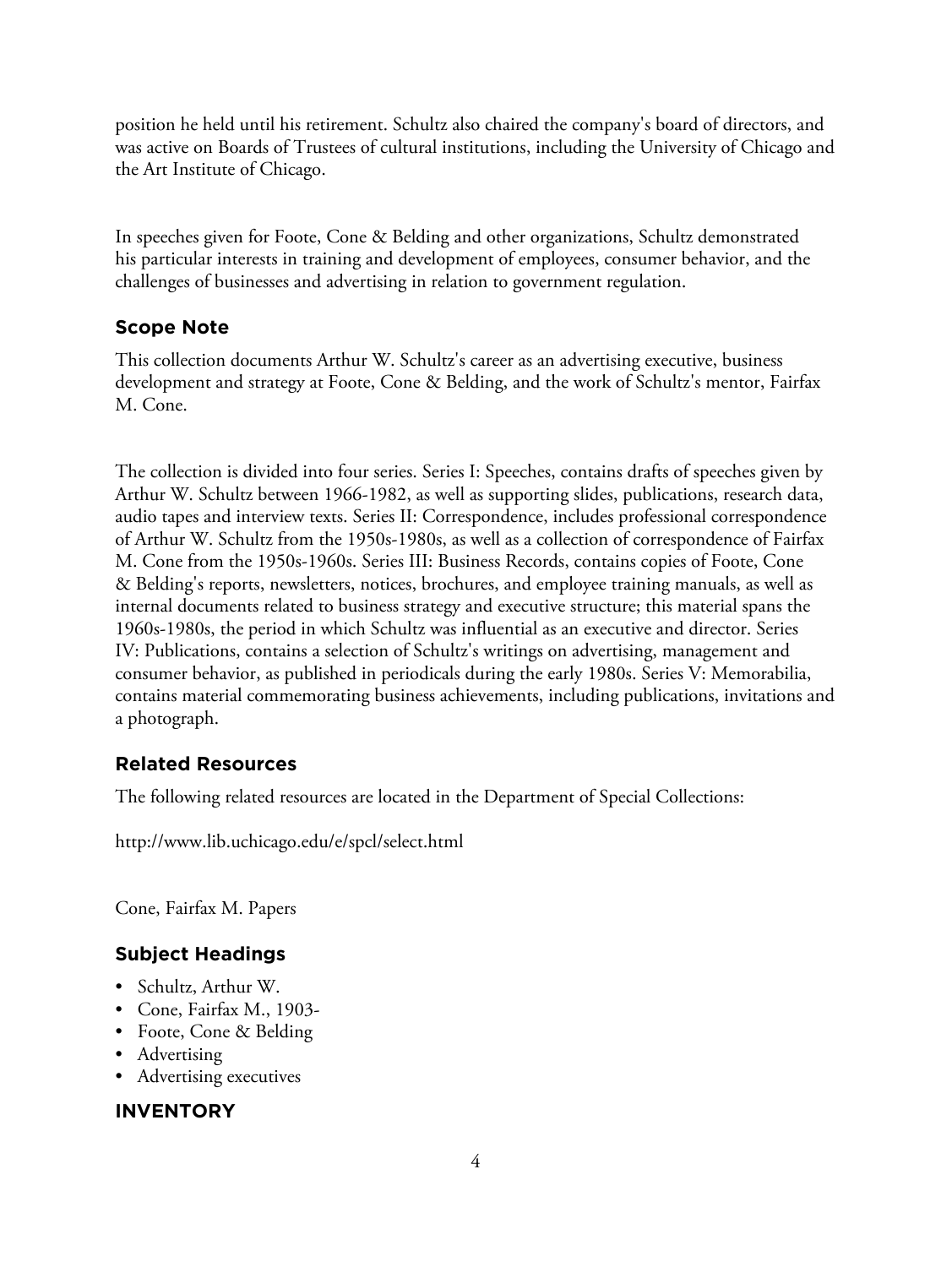## **Series I: Speeches**

This series contains drafts of speeches given by Arthur W. Schultz, as well as supporting slides, publications, research data and audio tapes. Schultz gave most of these speeches in his capacity as an executive at Foote, Cone Foote, Cone & Belding Belding. Other speeches were given at meetings and events for the University of Chicago and the Art Institute of Chicago. This series also contains some texts of interviews with Schultz in the form of drafts, clippings and tear sheets. The speeches were organized into a set of nine binders or "books," now disbound, spanning the years 1966-1982. Speeches within each book are organized in reverse chronological order, from the latest to earliest given in each time period.

## **Box 1**

## **Folder 1-3**

Book One, 1966-1974

- Table of contents
- "The Amazing Advertising Business," 34th Group of the Executive Program, Graduate School of Business, University of Chicago, January 18, 1974
- Presentation to the Investment Analysts Society of Chicago, November 15, 1973
- Presentation to the New York Society of Security Analysts, August 31, 1973
- National Cheese Seminar, Milwaukee, May 22, 1973
- "Ten Steps for Improved Financial Management and Increased Profits As Learned from Our Best Managed Clients," April 27, 1973
- "Advertising and Freedom of Speech," presented to the Law Club, January 25, 1973
- Address to international managers, Frankfurt, Germany, November 10, 1972
- "The Puzzling Paradox of Food Prices," presentation to International Newspaper Advertising Executives, July 18, 1972
- "Consumerism in the 70s," Joint Meeting of Advertising and Sales Executives Clubs of Kansas City and Kansas City Advertising Round Table, January 19, 1972
- "The Seven Hidden Causes of Reckless Advertising Waste," 19th Annual Marketing Conference, New York Hilton Hotel, October 21, 1971
- "Danger Signals," New Business Seminar, March 26, 1971
- "The Tremendous Waste in Magazine Advertising," presentation to the Agate Club of Chicago, February 2, 1970
- Presentation the Le Publicité Club de Montreal, Queen Elizabeth Hotel, Montreal, December 15, 1966
- Ralston Purina International, November 10, 1966

## **Box 1**

## **Folder 4-6**

Book Two, 1974-1977

- Table of Contents and unfiled speech drafts
- Presentation of house advertising campaign, October 8, 1976
- "What FCB Stands For..." Lake Bluff Group, September 23, 1976
- Presentation to Corporate Management Committee, August 16, 1976
- Remarks to Annual Meeting of Shareholders, May 19, 1976
- "The Next Generation of Agency Management," May 12, 1976
- American Management Association, April 14, 1976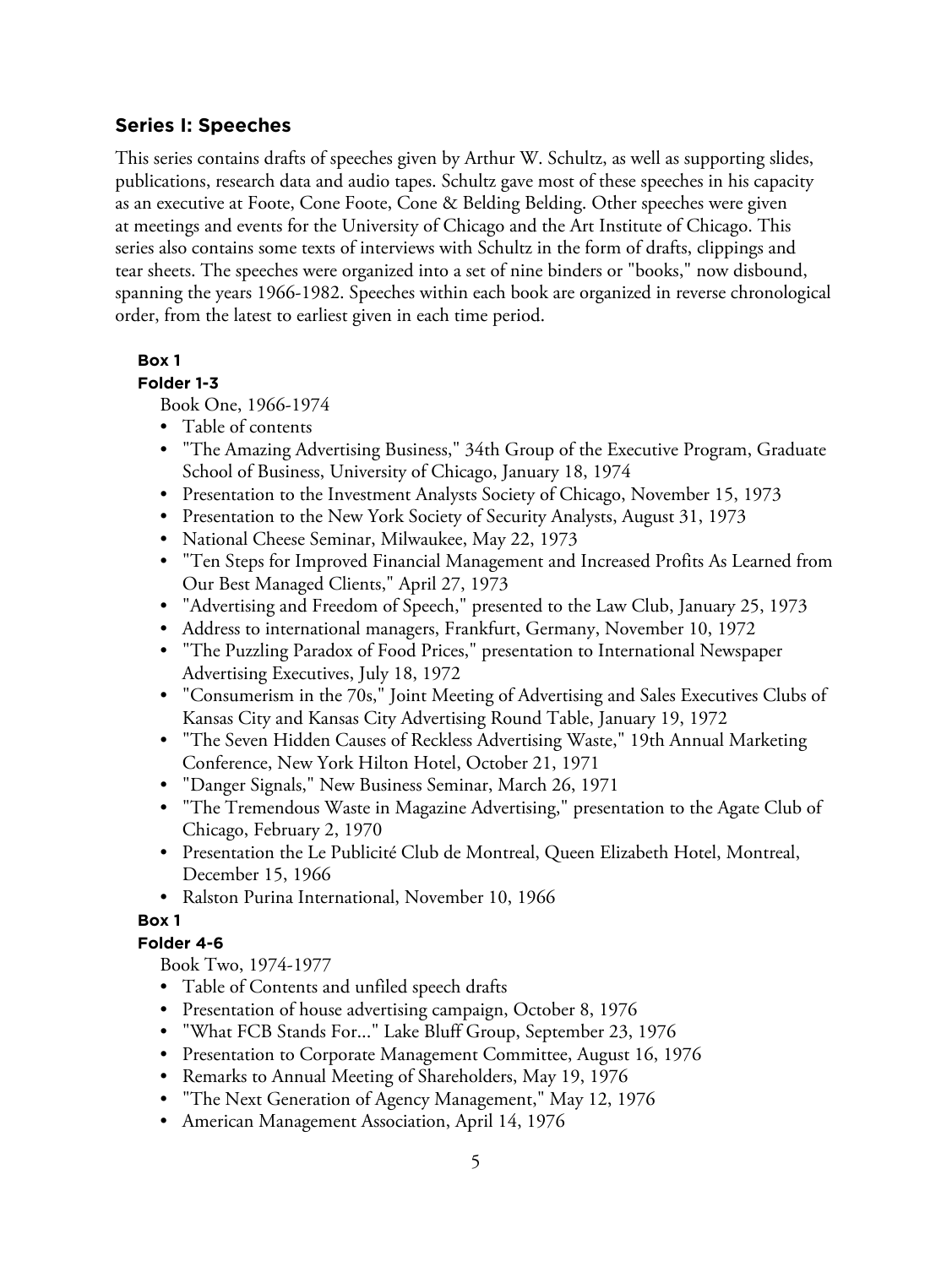- World-Wide Managers Meeting, April 4-9, 1976
- University of Chicago Center for Policy Study, March 1, 1976
- Remarks at Annual Meeting of Shareholders, May 21, 1975
- American Association of Advertising Agencies Convention, March 20, 1975
- Jewel presentation, January 29, 1975
- Address to Jewel executives, October 9, 1974
- World-Wide Managers Meeting, London, May 1974
- Remarks at Annual Meeting of Shareholders, May 22, 1974

## **Box 1**

## **Folder 7**

Book Three, 1977-1978

- Table of contents
- Staff meeting, April 19, 1978
- Breakfast meeting, April 17, 1978
- World-Wide Managers Meeting, April 10, 1978

## **Box 2**

## **Folder 1-3**

Book Three, 1977-1978

- Orientation Day, March 28, 1978
- New York Society of Security Analysts, March 15, 1978
- Sunkist Annual Meeting, January 18, 1978
- Fairfax M. Cone Memorial, November 17, 1977
- "Inside Foote, Cone & Belding," November 10, 1977
- Management Supervisor Conference, October 11, 1977
- Employer-Employee Conference, August 9, 1977
- Orientation Day, June 22, 1977
- Annual Meeting of Shareholders, May 17, 1977
- Chicago Council on Foreign Relations, March 23, 1977
- Breakfast meeting, February 28, 1977

## **Box 2**

## **Folder 4-6**

Book Four, 1978-1979

- Table of contents
- Breakfast meeting, March 23, 1979
- New employee orientation, March 20, 1979
- Coors new business presentation, March 16, 1979
- San Francisco board meeting, February 20, 1979
- Fortune magazine interview, January 24, 1979
- University of Chicago, Burton-Judson Court, January 18, 1979
- Insight presentation to Account Supervisors, December 18, 1978
- Presentation to the Harvard Business School Club, December 12, 1978
- Presentation to the Conference Board, October 18, 1978
- Presentation to the Manager and Creative Director Sessions of the Foote, Cone & Belding International Conference, October 6, 1978

**Box 3 Folder 1**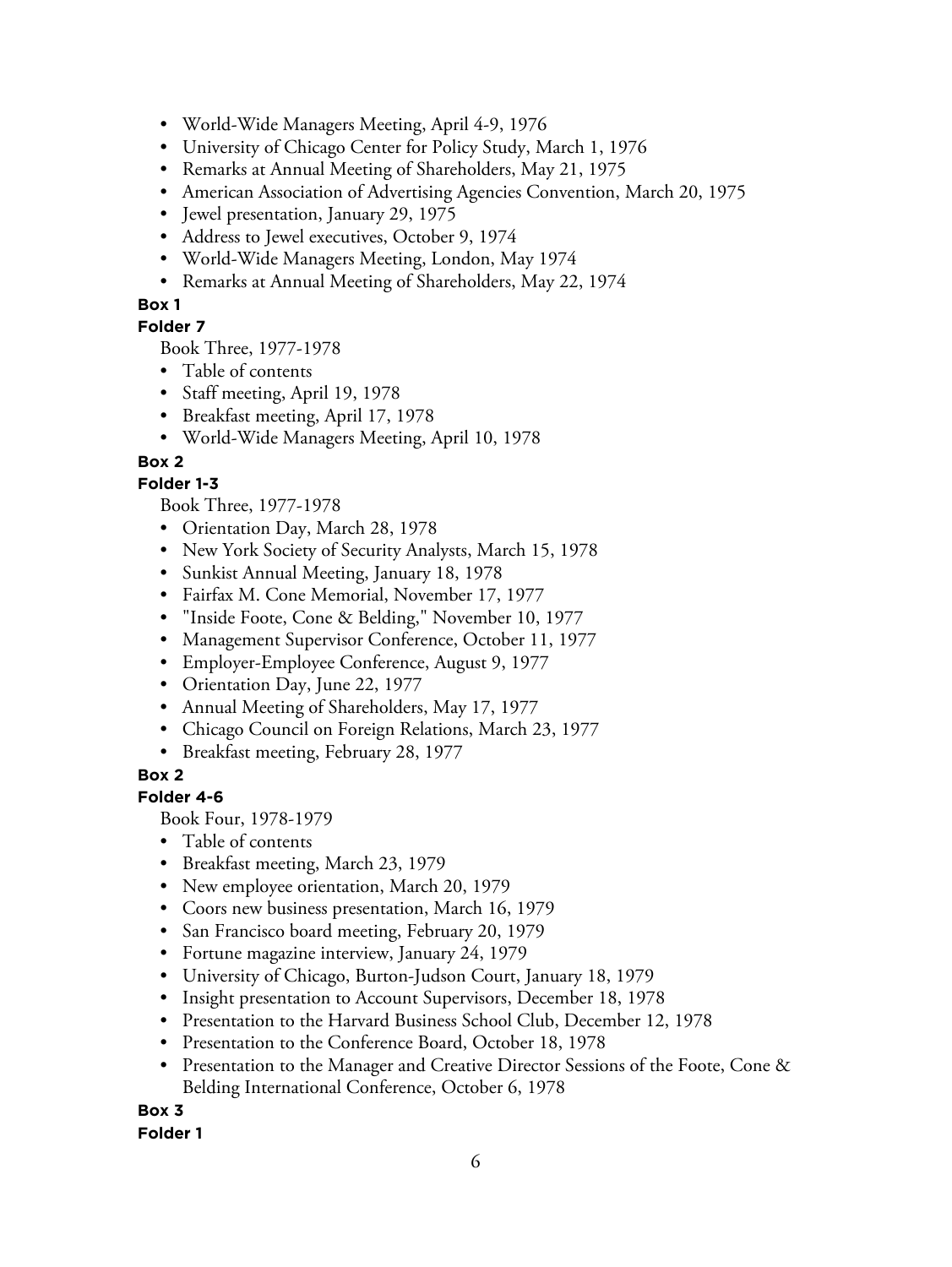Book Four, 1978-1979

- United States Operations Committee meeting, September 14, 1978
- Presentation to the University of Chicago Committee on Foreign and Domestic Affairs, July 25, 1978
- Creative Development Program presentation, June 28, 1978
- Annual Meeting of Shareholders, May 16, 1978

## **Box 3**

## **Folder 2-6**

Book Five, 1979

- Table of contents and unfiled speeches
- Cost control meeting, September 27, 1979
- Journal of Marketing interview with John Coulson, August 28, 1979
- Commerce magazine interview, July 5, 1979
- Annual Meeting of the Art Institute of Chicago Sustaining Fellows, June 28, 1979
- Creative Development Program presentation, June 28, 1979
- Brazil, May 20, 1979
- Retirement party for Chuck Winston, May 15, 1979
- Annual Stockholders Meeting, May 15, 1979
- Corporate Management Committee meeting, May 14, 1979

## **Box 4**

## **Folder 1-5**

Book Six, 1979-1980

- Table of Contents and unfiled speeches
- "The Importance of Advertising in Building a Brand," Puerto Rican Better Business Bureau, March 4, 1980
- OPCOM meeting, January 15, 1980
- New York Society of Security Analysts, December 14, 1979
- Art Institute of Chicago, Corporate Member Reception for the Association of Commerce and Industry, November 16, 1979
- Corporate Management Committee meeting, November 14, 1979
- "How Business Can Defend Itself from Government Attacks," Sydney Rotary and American Chamber of Commerce, Melbourne, Australia, October 23-25, 1979
- "Judgment in Advertising Yesterday, Today and Tomorrow," Australian Association of National Advertisers, October 21, 1979
- Jewel Foods meeting, October 4, 1979

## **Box 4**

## **Folder 6**

Book Seven, 1980

- Table of Contents
- Annual Stockholders Meeting, Biltmore Hotel, New York City, May 20, 1980
- Wall Street Journal article, April 28, 1980
- Washington Star article, March 12, 1980

## **Box 5**

**Folder 1-2**

Book Seven, 1980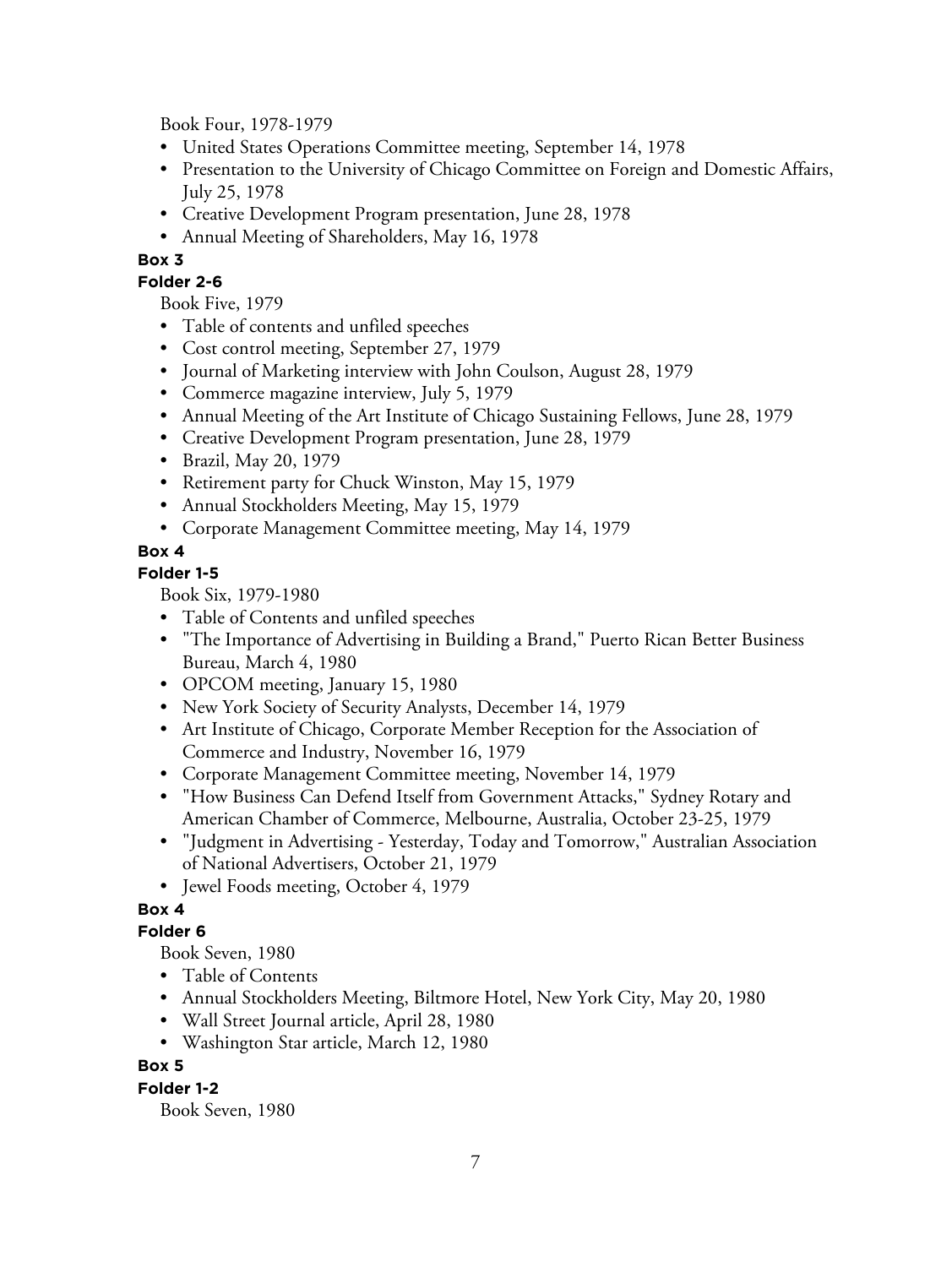- "Tomorrow's Consumer, Older, Richer and Ready to Spend Big," Marketing Times interview, March-April, 1980
- Building, Paper and Media Group of the Investment Analysts Society of Chicago, April 8, 1980
- Breakfast meeting, April 3, 1980

## **Box 5**

## **Folder 3-5**

- Book Eight, 1980
- Table of contents
- Slides, ca. 1980
- Tribute to Kraft on the occasion of their move from Peshtigo Court to Glenview, September 11, 1980
- "How Do Recent Graduates Find Jobs in a Recession?" interview with Milton Rockmore, August 1980
- Worldwide Managers Meeting, Monte Carlo, June 23, 1980
- Creative Development Program Presentation, made by David Ofner in lieu of Arthur W. Schultz, June 16, 1980
- Third Annual Meeting of the Art Institute of Chicago Sustaining Fellows, June 11, 1980
- "Disciplined Management Can Raise Your Profits," interview with Carl Byoir, May 1980
- Meeting with the financial community, New York Office, May 21, 1980

## **Box 5**

## **Folder 6-7**

Book Nine, 1980-1982

- Art Institute of Chicago, Joseph Cornell Dinner, January 27, 1982
- "So, You Think You Know What the Customer Wants," American Textile Manufacturers Institute, January 21, 1982
- Art Institute of Chicago, ALLIANCE Dinner, January 15, 1982
- Art Institute of Chicago, Golden Age of Naples, January 13, 1982
- "Some Advertising Myths and Other Things," Young Executives' Club address, December 8, 1981
- Budget seminar speech, May 18, 1981
- "On the Business of Advertising," comments on the conduct of business at Foote, Cone & Belding, 1981
- Talk given to trainees, June 22, 1981

## **Box 6**

## **Folder 1-3**

Book Nine, 1980-198s

- Wayfarers Club presentation, March 17, 1981
- Presentation to Raymond Farley, S.C. Johnson, March 13, 1981
- "Disciplined Management Can Raise Your Profits," Leaders magazine, 1981
- Worldwide Account Directors Conference, January 28, 1981
- Address to the University of Chicago Graduate School of Business, October 8, 1980

## **Box 6**

## **Folder 4**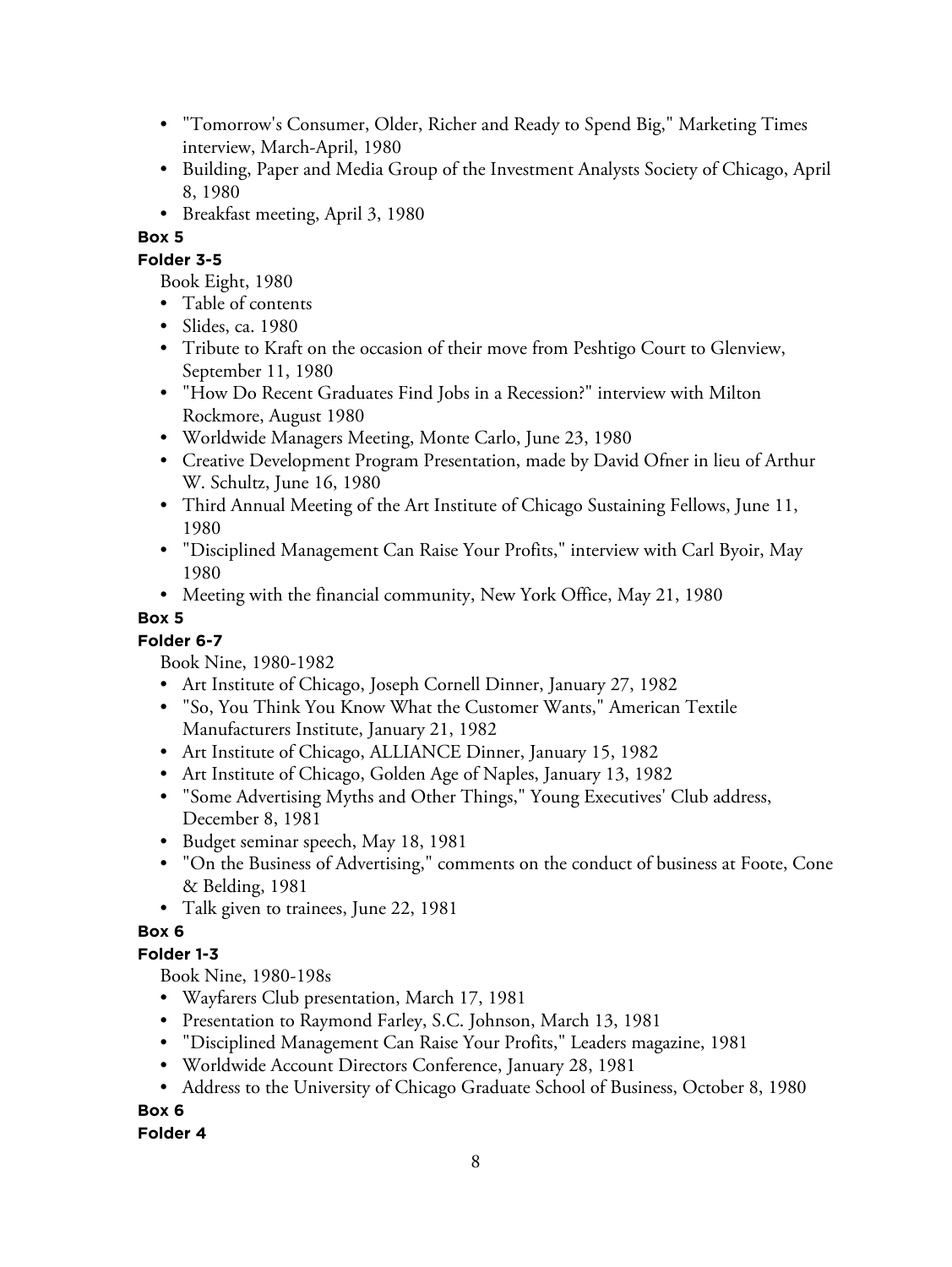Early presentations, ca. 1945

## **Box 6**

#### **Folder 5**

"What Kind of City Do I Want to Live In?" Chicago Plan Commission presentation to the City Planning Advisory Board, 1952

#### **Box 6**

#### **Folder 6-7**

Drafts, 1972-1983

## **Box 6**

## **Folder 8**

Orientation Day, 1978

## **Box 6**

#### **Folder 9**

Presentation to the University of Chicago Commission on Foreign and Domestic Affairs, 1978

#### **Box 7**

## **Folder 1**

"The Importance of Advertising in Building a Brand," Brazil, 1979

## **Box 7**

#### **Folder 2**

World Management Conference, Monte Carlo, 1980

#### **Box 7**

## **Folder 3-4**

Drafts, interviews and correspondence, 1982

## **Box 7**

#### **Folder 5**

Art Institute of Chicago Sustaining Fellows Annual Meeting, introduction of Hanna Gray, 1982

## **Box 7**

**Folder 6**

Report for 1992 World's Fair to the Bureau of International Expositions, 1982

## **Box 7**

#### **Folder 7**

"We've Come a Long Way, Baby," undated

#### **Box 7**

#### **Folder 8**

"Going Private, Staying Public," undated

## **Series II: Correspondence**

This series contains professional correspondence from Schultz's career at Foote, Cone & Belding, as well as some personal letters and a collection of correspondence of Fairfax M. Cone. This collection is divided into two subseries. Subseries 1: Arthur W. Schultz, contains incoming and outgoing correspondence spanning the years 1957-1985. It includes a collection of Schultz's memoranda to staff, letterbooks of collected correspondence, and additional letters and memoranda collected by subject or correspondent. Subseries 2: Fairfax M. Cone, collects incoming and outgoing correspondence spanning the years 1955-1968.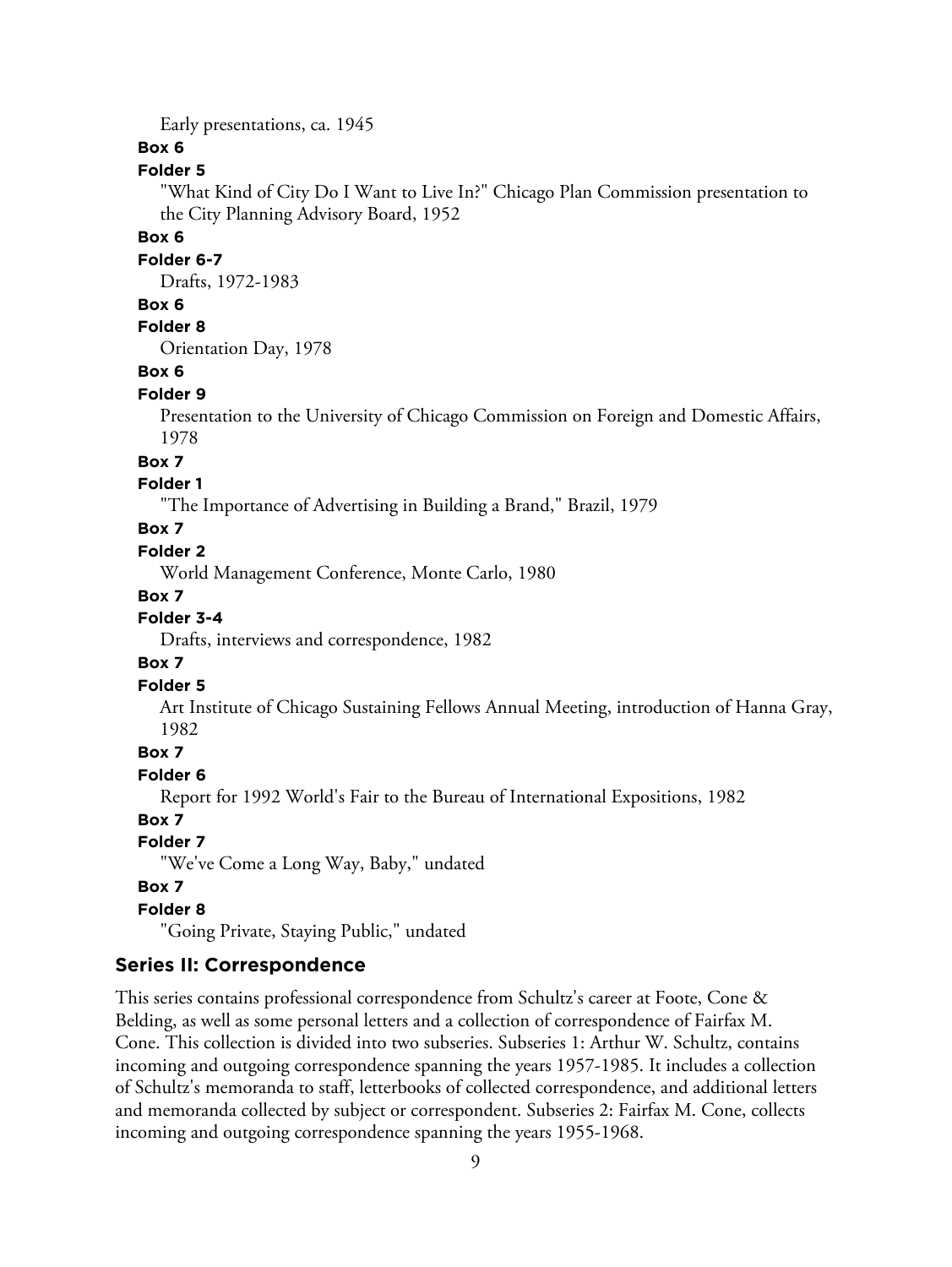## **Subseries 1: Arthur W. Schultz**

**Box 7**

**Folder 9** Memoranda to staff, 1970-1981

**Box 7**

**Folder 10**

Letterbook, 1957-1978

**Box 8**

**Folder 1-3**

Letterbooks, 1959-1982

**Box 9**

**Folder 1-2**

Appointment as General Manager of Chicago Office, letters of congratulation, 1966

#### **Box 9**

**Folder 3**

Interoffice correspondence, 1964-1977

## **Box 9**

**Folder 3**

Memoranda to staff, 1967-1973

**Box 9**

## **Folder 3**

Confidential interoffice correspondence, 1968-1980

**Box 9**

**Folder 3**

John E. Jeuck, 1978-1981

## **Box 9**

**Folder 7-9**

General, 1977-1985

## **Box 9**

**Folder 10**

Melvin Anshen, 1982-1983

## **Subseries 2: Fairfax Cone**

# **Box 9 Folder 11-12** Incoming and outgoing letters and memoranda, 1955-1968

## **Series III: Business Records**

This series contains records of Foote, Cone & Belding, spanning the years 1963-1982. This series contains brochures and manuals for professional development and employee training, an area in which Schultz was particularly interested. Other print publications and ephemera include reports, notices of meetings, prospectuses, brochures, and newsletters. This series also contains correspondence, notes, presentation material, and other internal documents related to Foote, Cone & Belding's business strategy and executive structure.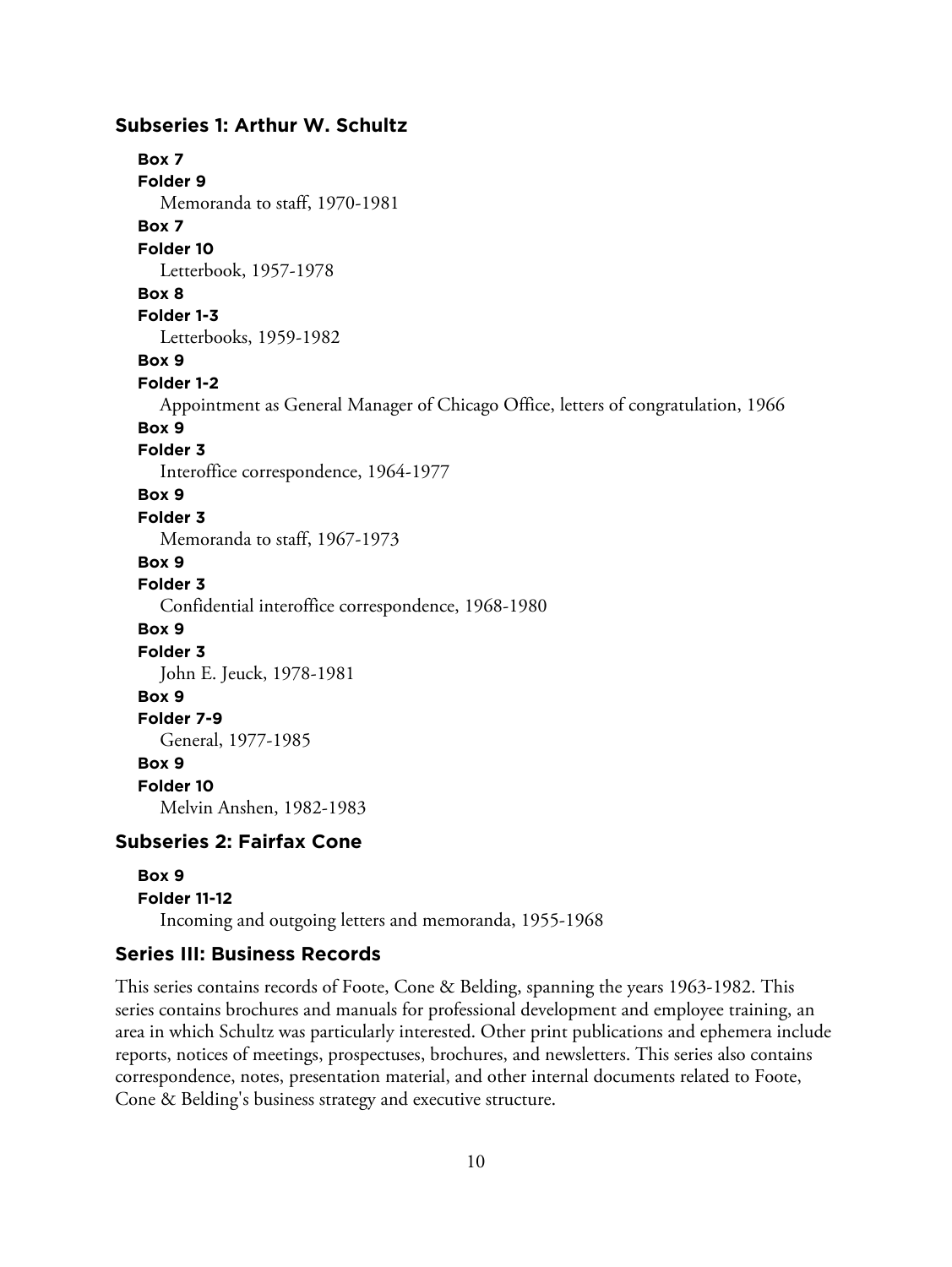## **Box 10**

#### **Folder 1**

Worldwide Reports, 1972-1974

## **Box 10**

#### **Folder 2**

Reports to Shareholders, 1964-1966

# **Box 10**

#### **Folder 3**

Annual Meetings of Shareholders, reports, 1964-1974

## **Box 10**

#### **Folder 4**

Quarterly reports to shareholders, 1966-1981

#### **Box 10**

#### **Folder 5**

Notices of Annual Meetings of Stockholders, 1964-1981

#### **Box 10**

## **Folder 6**

Prospectuses, 1976-1981

## **Box 10**

## **Folder 7-9**

Annual reports, notices of annual meetings and reports to shareholders, 1963-1984

## **Box 11**

## **Folder 1-6**

Annual reports, notices of annual meetings and reports to shareholders, 1972-1982

## **Box 11**

#### **Folder 7**

Brochures, ca. 1960s-1980s

## **Box 11**

#### **Folder 8**

"The Role of Research in the Development of Advertising," manual, 1975

#### **Box 11**

#### **Folder 9**

Creative Development Program brochure, 1977

## **Box 11**

## **Folder 10**

Account Executive Development Program brochures, ca. 1970s

## **Box 11**

#### **Folder 11**

"What Do You Mean I Can't Write? A Practical Guide to Business Writing for Foote, Cone & Belding Employees," draft, undated

# **Box 11**

## **Folder 12**

"A Guide to Television Production at Foote, Cone & Belding," undated

## **Box 11**

#### **Folder 13**

Ron Hoff, "Presentation Techniques," manual, 1977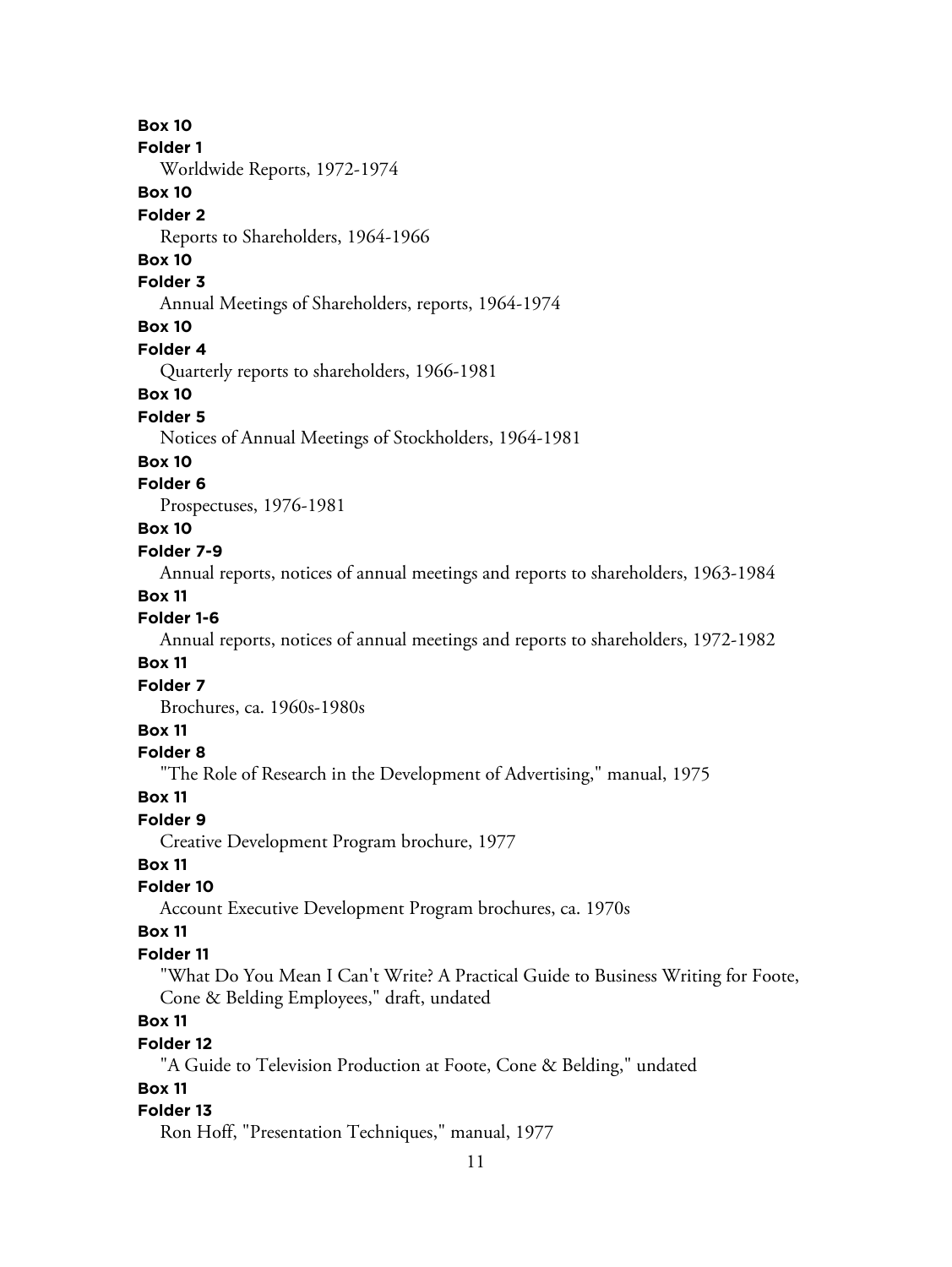**Box 11 Folder 14** John E. O'Toole, "Making Ads," manual, ca. 1977 **Box 11 Folder 15** "The FCB Presentation Style," manual, undated **Box 11 Folder 16-17** Newsletters, reports and promotional material, ca. 1973-1981 **Box 12 Folder 1-3** Management succession, correspondence, 1979-1980 **Box 12 Folder 4** FCB London, three-year plan, 1978-1980 **Box 12 Folder 5** "Strategy, Idea, Execution," presentation material, 1980 **Box 12 Folder 6** "The New Strategy Board System," outline, 1980 **Box 12 Folder 7** FCB Chicago, new business plan, 1981 **Box 12 Folder 8** "New Business - 17 Lessons Learned," presentation to the Board of Directors, 1981 **Box 12 Folder 9** Confidentiality, business strategy and executive structure, correspondence, 1974-1978 **Series IV: Publications** This series represents a selection of Schultz's published writings on management, advertising

and consumer behavior. Materials in this series date from the early 1980s, and include copies of journals and magazines, as well as tear sheets of individual articles.

## **Box 12**

```
Folder 10
```
"Tomorrow's Consumer," Loyola Business Forum, 1980

# **Box 12**

## **Folder 11**

Articles, 1980-1981

- "Tomorrow's Consumer Older, Richer and Ready to Spend Big," Bookstore Journal
- "A Primer on Advertising"
- "Disciplined Management Can Raise Your Profits," reprinted from Leaders

**Box 13**